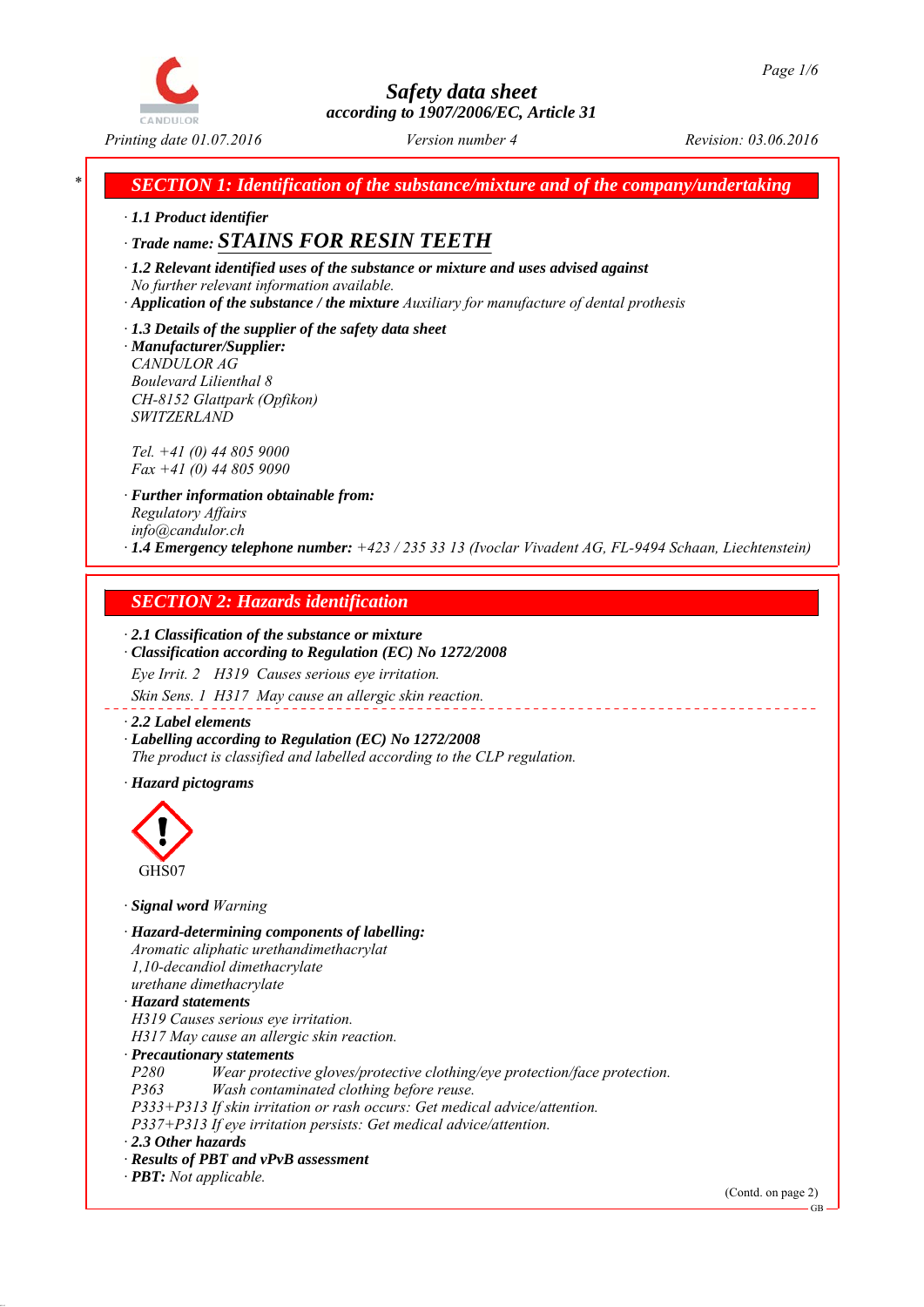*Printing date 01.07.2016 Revision: 03.06.2016 Version number 4*

# *Trade name: STAINS FOR RESIN TEETH*

(Contd. of page 1)

*∙ vPvB: Not applicable.*

## *SECTION 3: Composition/information on ingredients*

*∙ 3.2 Chemical characterisation: Mixtures*

*∙ Description: Mixture of substances listed below with nonhazardous additions.*

# *∙ Dangerous components:*

| Paus et ous controllers.                                                                    |                                                                                   |             |  |
|---------------------------------------------------------------------------------------------|-----------------------------------------------------------------------------------|-------------|--|
| $CAS: 6701-13-9$                                                                            | $1,10$ -decandiol dimethacrylate                                                  | $10 - 25\%$ |  |
|                                                                                             | EINECS: 229-745-1 Eye Irrit. 2, H319; Skin Sens. 1, H317                          |             |  |
| CAS: 43048-08-4                                                                             | tricyclodocane dimethanol dimethacrylate                                          | $3 - 10\%$  |  |
|                                                                                             | EINECS: 256-062-6 Skin Irrit. 2, H315; Eye Irrit. 2, H319; STOT SE 3, H335        |             |  |
| CAS: 72869-86-4                                                                             | urethane dimethacrylate                                                           | $1 - 5\%$   |  |
|                                                                                             | EINECS: 276-957-5 Eye Irrit. 2, H319; Skin Sens. 1, H317; Aquatic Chronic 3, H412 |             |  |
| · Additional information: For the wording of the listed hazard phrases refer to section 16. |                                                                                   |             |  |

# *\* SECTION 4: First aid measures*

#### *∙ 4.1 Description of first aid measures*

*∙ After inhalation:*

*Supply fresh air and to be sure call for a doctor.*

- *In case of unconsciousness place patient stably in side position for transportation.*
- *∙ After skin contact: Rinse with water.*
- *∙ After eye contact: Rinse opened eye for several minutes under running water. Then consult a doctor.*
- *∙ After swallowing: If symptoms persist consult doctor.*
- *∙ 4.2 Most important symptoms and effects, both acute and delayed No further relevant information available.*
- *∙ 4.3 Indication of any immediate medical attention and special treatment needed*

*No further relevant information available.*

## *SECTION 5: Firefighting measures*

*∙ 5.1 Extinguishing media*

- *∙ Suitable extinguishing agents:*
- *CO2, powder or water spray. Fight larger fires with water spray or alcohol resistant foam.*
- *∙ 5.2 Special hazards arising from the substance or mixture No further relevant information available.*
- *∙ 5.3 Advice for firefighters*
- *∙ Protective equipment: No special measures required.*

## *SECTION 6: Accidental release measures*

*∙ 6.1 Personal precautions, protective equipment and emergency procedures Not required.*

- *∙ 6.2 Environmental precautions: Do not allow to enter sewers/ surface or ground water.*
- *∙ 6.3 Methods and material for containment and cleaning up: Pick up mechanically.*
- *∙ 6.4 Reference to other sections*

*See Section 7 for information on safe handling.*

*See Section 8 for information on personal protection equipment.*

*See Section 13 for disposal information.*

(Contd. on page 3)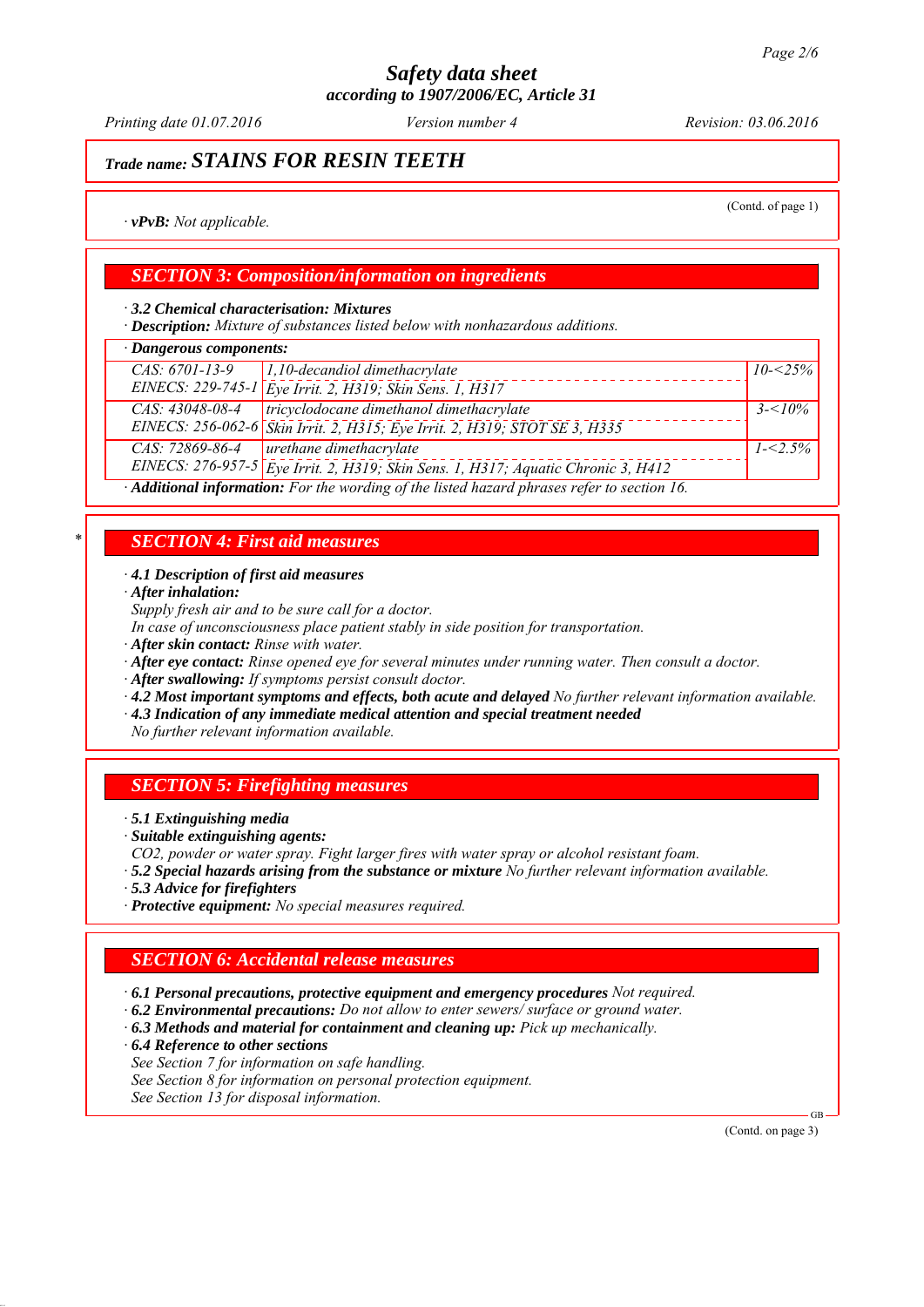*Printing date 01.07.2016 Revision: 03.06.2016 Version number 4*

# *Trade name: STAINS FOR RESIN TEETH*

(Contd. of page 2)

### *SECTION 7: Handling and storage*

*∙ 7.1 Precautions for safe handling*

*For use in dentistry only.*

*Only adequately trained personnel should handle this product.*

*∙ Information about fire - and explosion protection: No special measures required.*

*∙ 7.2 Conditions for safe storage, including any incompatibilities*

*∙ Storage:*

*∙ Requirements to be met by storerooms and receptacles: Store only in the original receptacle.*

*∙ Information about storage in one common storage facility: Not required.*

- *∙ Further information about storage conditions:*
- *Protect from exposure to the light.*
- *Protect from heat and direct sunlight.*

*Keep container tightly sealed.*

*∙ 7.3 Specific end use(s) No further relevant information available.*

*SECTION 8: Exposure controls/personal protection*

*∙ Additional information about design of technical facilities: No further data; see item 7.*

- *∙ 8.1 Control parameters*
- *∙ Ingredients with limit values that require monitoring at the workplace:*
- *The product does not contain any relevant quantities of materials with critical values that have to be monitored at the workplace.*
- *∙ Additional information: The lists valid during the making were used as basis.*
- *∙ 8.2 Exposure controls*
- *∙ Personal protective equipment:*
- *∙ General protective and hygienic measures:*
- *Usual hygienic measures for dental practice and dental laboratories.*
- *Wash hands before breaks and at the end of work.*
- *Keep away from foodstuffs, beverages and feed.*
- *Avoid contact with the eyes and skin.*
- *∙ Respiratory protection: Not required.*
- *∙ Protection of hands:*



*Protective gloves*

*After use of gloves apply skin-cleaning agents and skin cosmetics.*

*∙ Material of gloves*

*The selection of the suitable gloves does not only depend on the material, but also on further marks of quality and varies from manufacturer to manufacturer. As the product is a preparation of several substances, the resistance of the glove material can not be calculated in advance and has therefore to be checked prior to the application.*

*∙ Penetration time of glove material*

*The exact break through time has to be found out by the manufacturer of the protective gloves and has to be observed.*

*∙ Eye protection: Safety glasses*

(Contd. on page 4)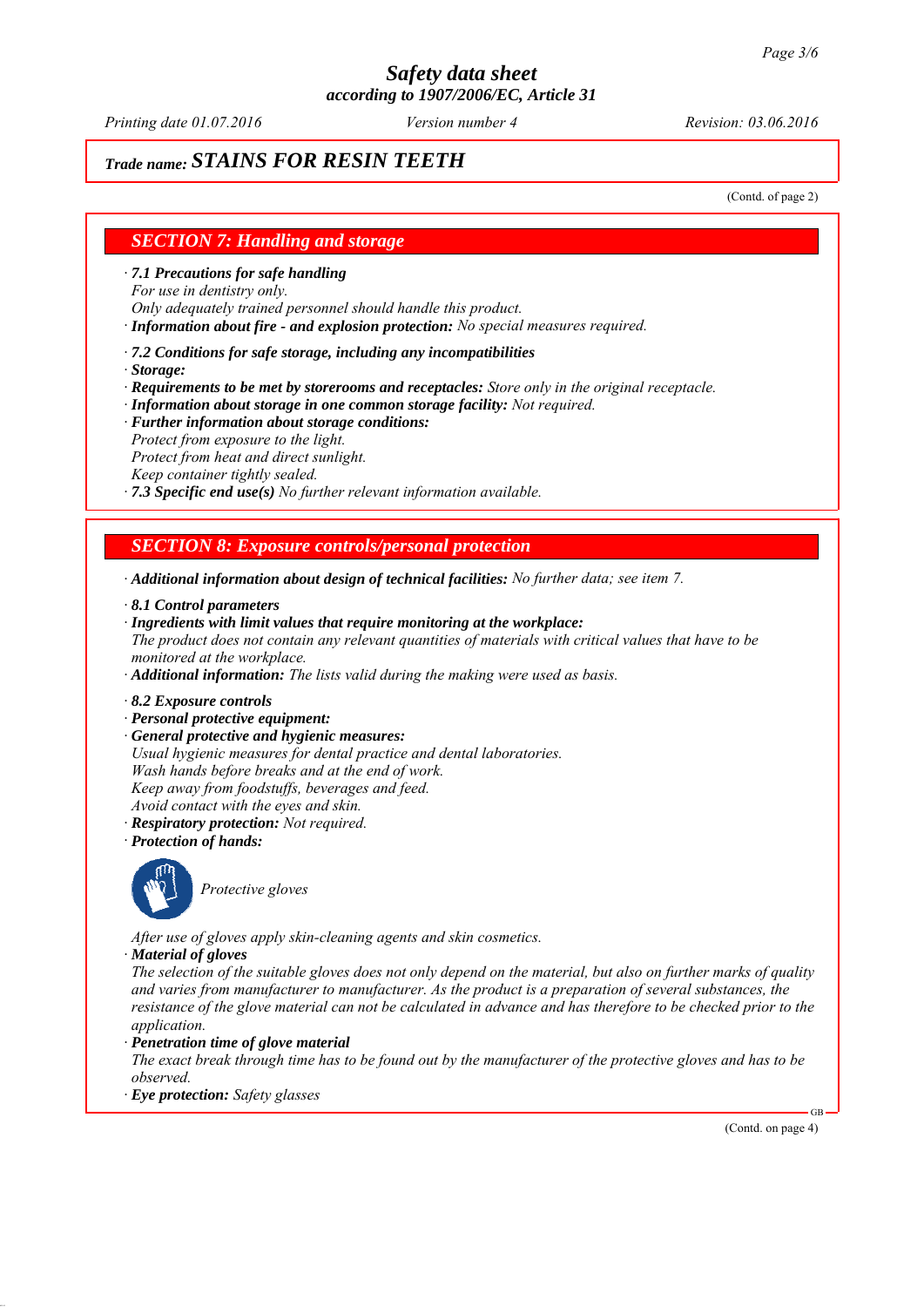*Printing date 01.07.2016 Revision: 03.06.2016 Version number 4*

# *Trade name: STAINS FOR RESIN TEETH*

(Contd. of page 3)

| <b>SECTION 9: Physical and chemical properties</b>          |                                               |
|-------------------------------------------------------------|-----------------------------------------------|
| · 9.1 Information on basic physical and chemical properties |                                               |
| <b>General Information</b>                                  |                                               |
| $\cdot$ Appearance:                                         |                                               |
| Form:                                                       | Pasty                                         |
| Colour:                                                     | According to product specification            |
| $\cdot$ Odour:                                              | Characteristic                                |
| Odour threshold:                                            | Not determined.                               |
| $\cdot$ pH-value:                                           | Not determined.                               |
| Change in condition                                         |                                               |
| <b>Melting point/Melting range:</b>                         | Undetermined.                                 |
| <b>Boiling point/Boiling range:</b>                         | Undetermined.                                 |
| · Flash point:                                              | Not applicable.                               |
| · Flammability (solid, gaseous):                            | Not applicable.                               |
| · Self-igniting:                                            | Product is not selfigniting.                  |
| · Danger of explosion:                                      | Product does not present an explosion hazard. |
| $\cdot$ Explosion limits:                                   |                                               |
| Lower:                                                      | Not determined.                               |
| <b>Upper:</b>                                               | Not determined.                               |
| · Vapour pressure:                                          | Not determined.                               |
| $\cdot$ Density:                                            | Not determined.                               |
| · Relative density                                          | Not determined.                               |
| · Vapour density                                            | Not determined.                               |
| $\cdot$ Evaporation rate                                    | Not determined.                               |
| · Solubility in / Miscibility with                          |                                               |
| water:                                                      | Nearly insoluble.                             |
| · Partition coefficient (n-octanol/water): Not determined.  |                                               |
| · Viscosity:                                                |                                               |
| Dynamic:                                                    | Not determined.                               |
| Kinematic:                                                  | Not determined.                               |
| $\cdot$ 9.2 Other information                               | No further relevant information available.    |

# *SECTION 10: Stability and reactivity*

*∙ 10.1 Reactivity No further relevant information available.*

*∙ 10.2 Chemical stability*

*Stable under normal handling and storage conditions.*

*Photoreactive (Danger of polymerization).*

*∙ Thermal decomposition / conditions to be avoided: No decomposition if used according to specifications.*

*∙ 10.3 Possibility of hazardous reactions No dangerous reactions known.*

*∙ 10.4 Conditions to avoid*

*Protect from exposure to the light.*

*Keep away from heat and direct sunlight.*

*∙ 10.5 Incompatible materials: No further relevant information available.*

*∙ 10.6 Hazardous decomposition products: None under normal conditions of storage and use.*

(Contd. on page 5)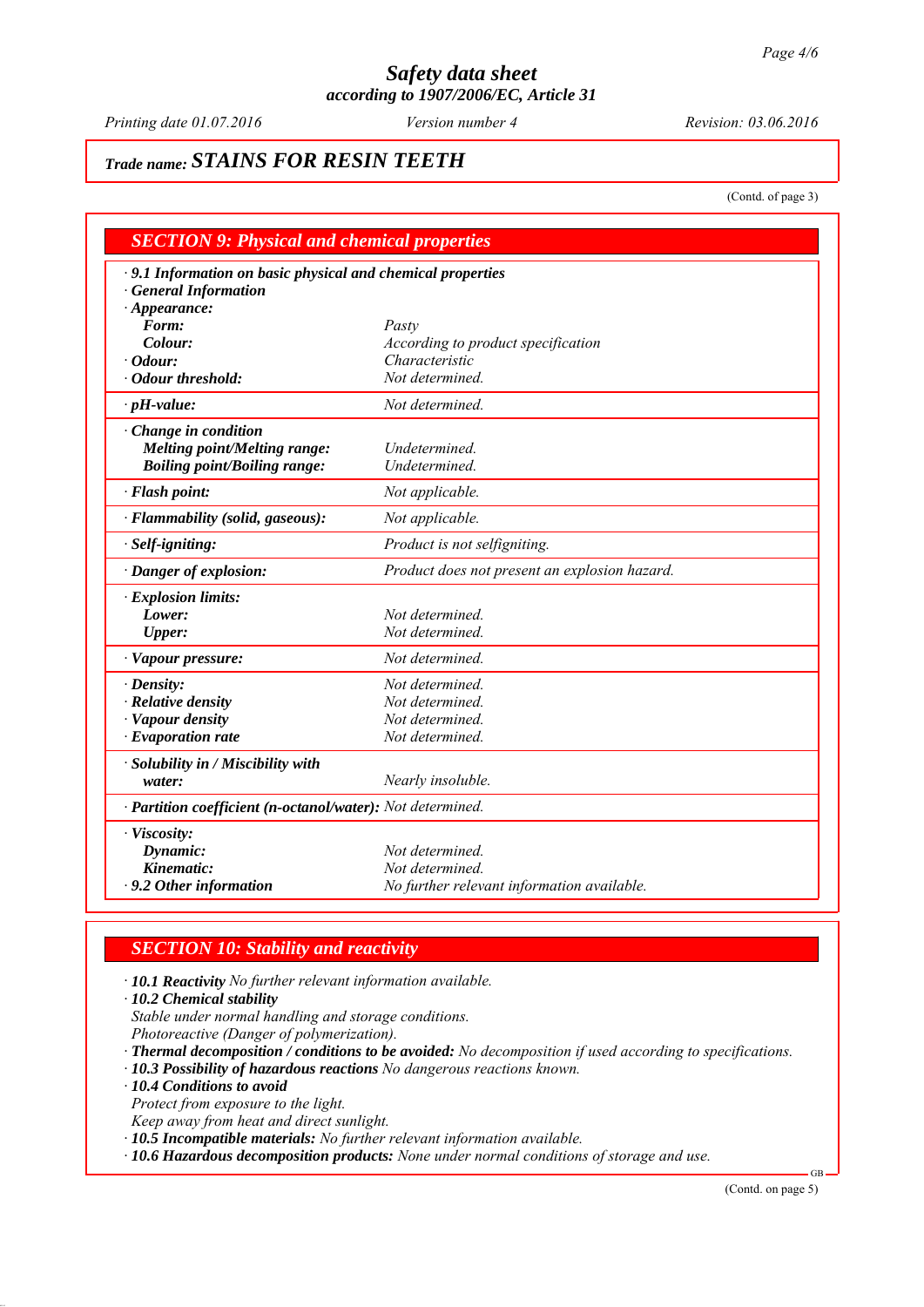*Printing date 01.07.2016 Revision: 03.06.2016 Version number 4*

# *Trade name: STAINS FOR RESIN TEETH*

(Contd. of page 4)

### *\* SECTION 11: Toxicological information*

*∙ 11.1 Information on toxicological effects*

- *∙ Acute toxicity Based on available data, the classification criteria are not met.*
- *∙ Skin corrosion/irritation Based on available data, the classification criteria are not met.*

*∙ Serious eye damage/irritation*

*Causes serious eye irritation.*

*∙ Respiratory or skin sensitisation*

*May cause an allergic skin reaction.*

- *∙ Additional toxicological information: No further relevant information available.*
- *∙ Germ cell mutagenicity Based on available data, the classification criteria are not met.*
- *∙ Carcinogenicity Based on available data, the classification criteria are not met.*
- *∙ Reproductive toxicity Based on available data, the classification criteria are not met.*
- *∙ STOT-single exposure Based on available data, the classification criteria are not met.*
- *∙ STOT-repeated exposure Based on available data, the classification criteria are not met.*
- *∙ Aspiration hazard Based on available data, the classification criteria are not met.*

## *SECTION 12: Ecological information*

*∙ 12.1 Toxicity*

- *∙ Aquatic toxicity: No further relevant information available.*
- *∙ 12.2 Persistence and degradability No further relevant information available.*
- *∙ 12.3 Bioaccumulative potential No further relevant information available.*
- *∙ 12.4 Mobility in soil No further relevant information available.*
- *∙ Additional ecological information:*

*∙ General notes:*

*Water hazard class 3 (German Regulation) (Self-assessment): extremely hazardous for water Do not allow product to reach ground water, water course or sewage system, even in small quantities.*

- *∙ 12.5 Results of PBT and vPvB assessment*
- *∙ PBT: Not applicable.*
- *∙ vPvB: Not applicable.*
- *∙ 12.6 Other adverse effects No further relevant information available.*

#### *SECTION 13: Disposal considerations*

*∙ 13.1 Waste treatment methods*

*∙ Recommendation*

*Take to an approved landfill or a waste incineration plant, under conditions approved by the local authority.*

*∙ Uncleaned packaging:*

*∙ Recommendation: Disposal must be made according to official regulations.*

# *SECTION 14: Transport information*

*∙ 14.1 UN-Number*

*∙ ADR,RID,ADN, ADN, IMDG, IATA Void*

- *∙ 14.2 UN proper shipping name*
- *∙ ADR,RID,ADN, ADN, IMDG, IATA Void*

(Contd. on page 6)